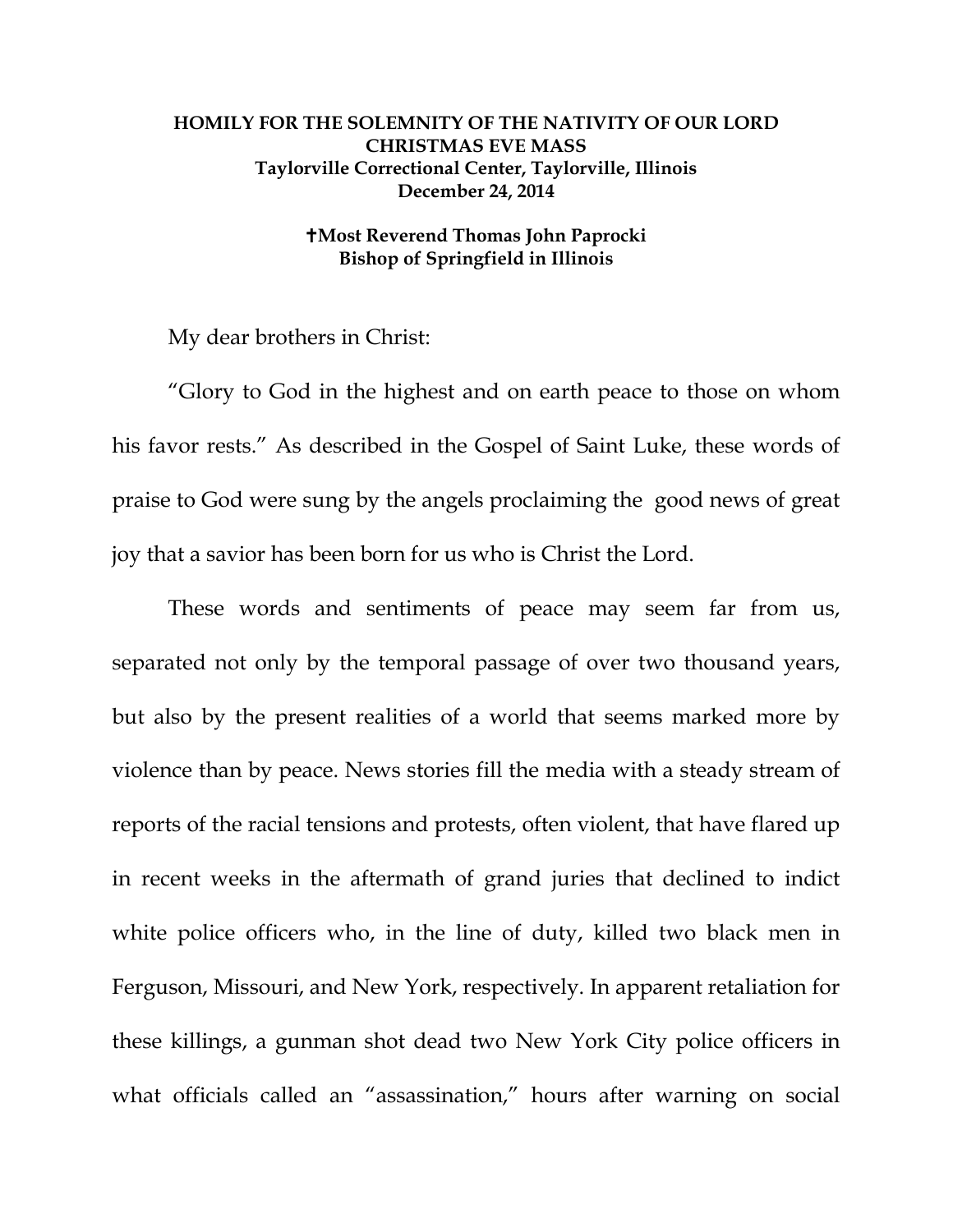media that he planned an attack in retribution for recent police killings of black crime suspects. Compounding this tragedy are offensive displays of some people celebrating the senseless murder of these police officers.

So how are we to understand the angelic proclamation of peace in the face of our current circumstances of hatred and violence? Were the angels mistaken? Were they lying? Or was this peace just a temporary state that would not last long beyond the birth of Christ? The answer to these questions is no, the angels were not mistaken, they were not lying, nor was this peace just a temporary state that would not last long beyond the birth of Christ.

The answer is that peace indeed comes to those who allow the birth of the Savior Jesus Christ to enter their hearts and pervade their lives no matter what is happening in the world around them. In the words of Saint Augustine, "For how could there be peace on earth unless *Truth has arisen from the earth,* that is, unless Christ, were born of our flesh? And *he is our peace who made the two into one:* that we might be men of good will, sweetly linked by the bond of unity."<sup>1</sup>

Christ points us to the truth that divisions between people can never be healed as long as people are pointing fingers at each other instead of

2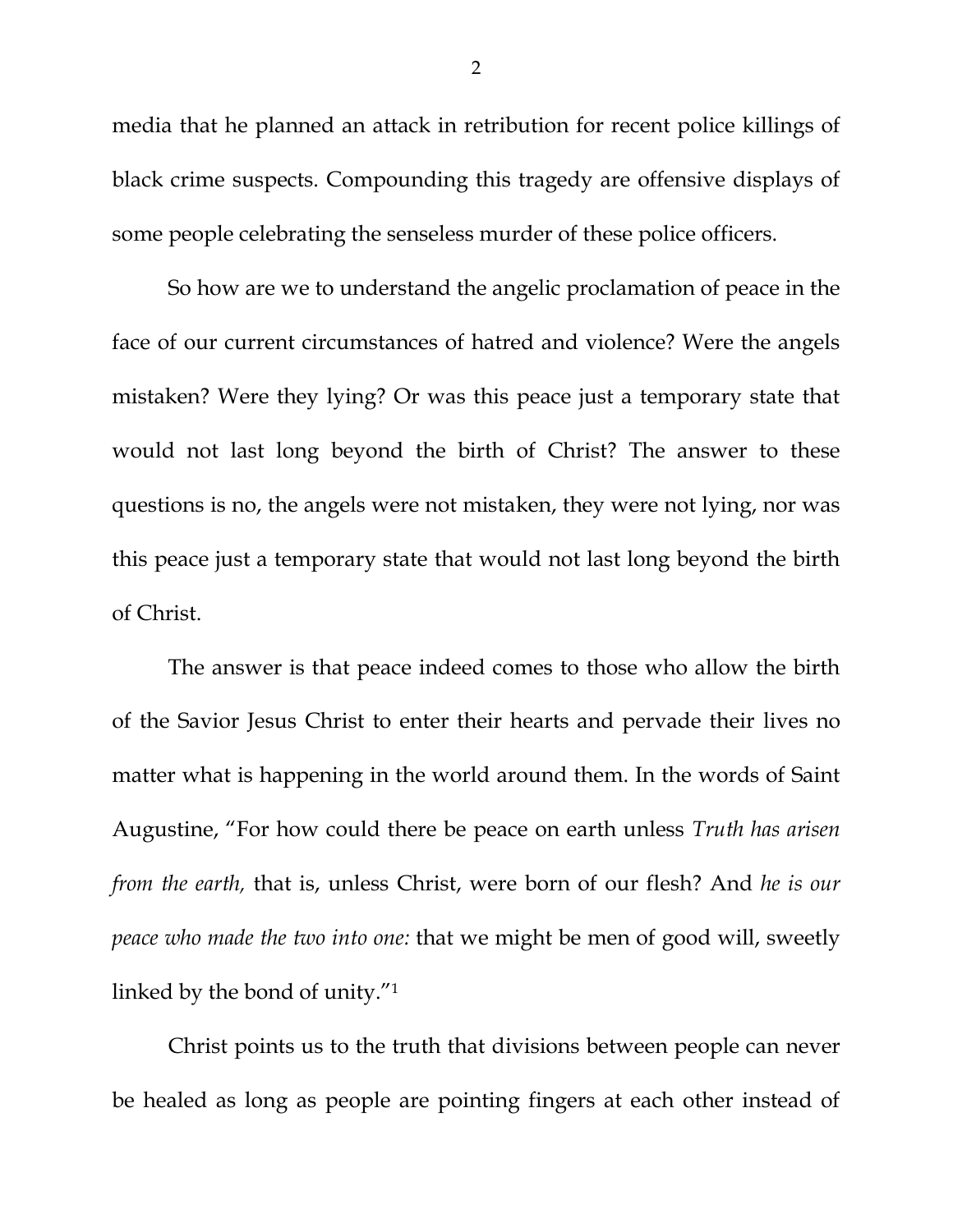examining their own consciences. In the Gospel of Saint Matthew, Jesus says, "Why do you see the speck in your neighbor's eye, but do not notice the log in your own eye? Or how can you say to your neighbor, 'Let me take the speck out of your eye,' while the log is in your own eye? You hypocrite, first take the log out of your own eye, and then you will see clearly to take the speck out of your neighbor's eye" (Matthew 7:1-3).

Jesus speaks the truth that, as long as people only see the wrongdoings of others, whether real or imagined, and not take notice of their own shortcomings, the pattern of blame and hostility will continue in an endless cycle. This is true whether the disagreement is an international dispute or a domestic argument between husband and wife. Jesus shows us that the way to replace hatred with love is to start by looking into our own hearts, acknowledging our own sins, and resolving to avoid them in the future, with the help of God's grace. If everyone were to do this, the whole community could then work together to help each other to treat one another better and live in peace.

During this Christmas season and as we begin a new year, we should recognize that there would be lot more peace and good will towards all if everyone were to resolve to live as Christ taught.

3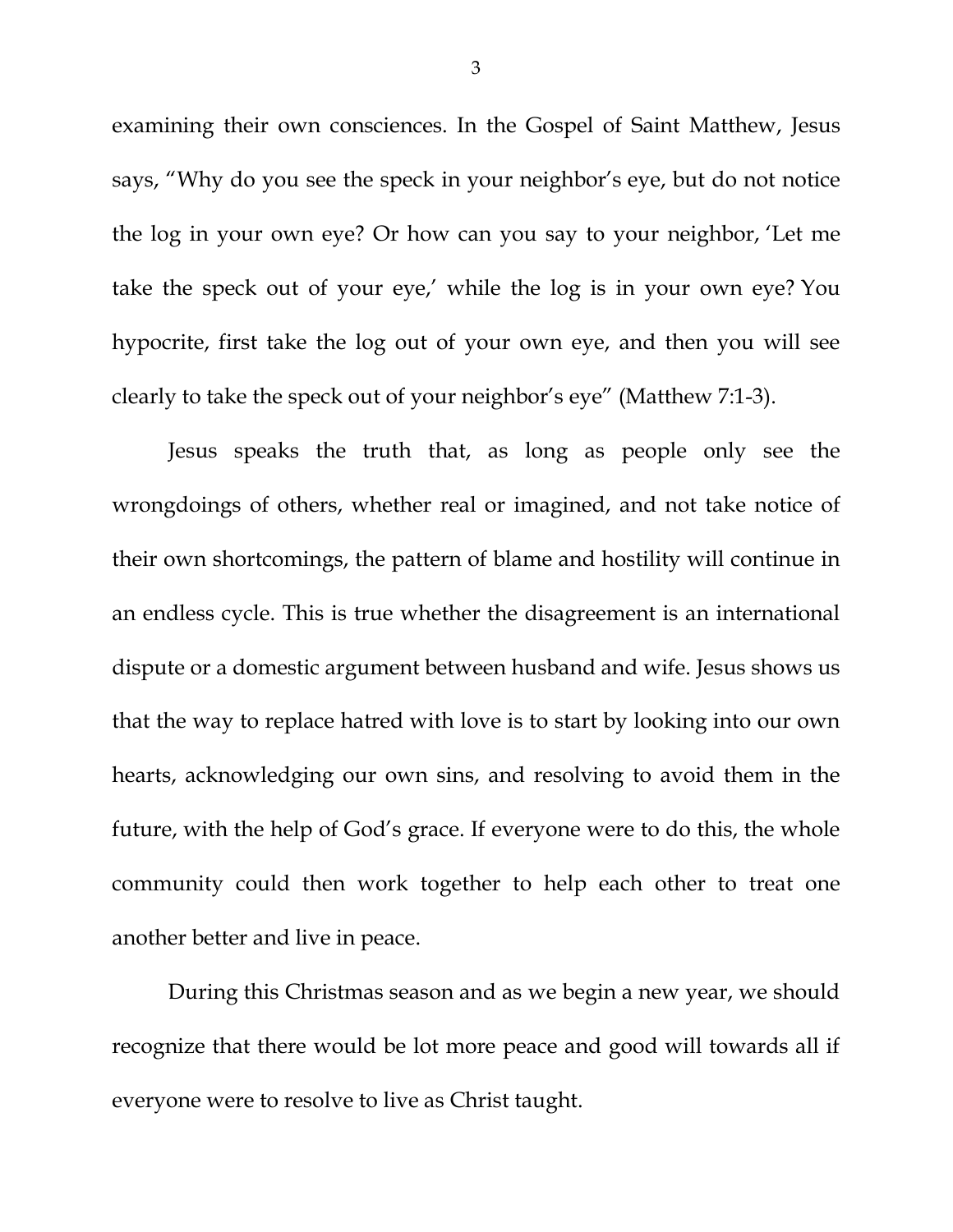Christmas reminds us that God, in Jesus, is present in our midst. I have come here among you on this Christmas Eve as a sign and a reminder that Christ is in your midst, even here, in prison. God has not abandoned you.

We are sometimes tempted to think or to imagine that Jesus has left us completely alone, that he no longer cares for us, but Holy Mother Church gently corrects this thought and reminds us that

The Lord Jesus, the king of glory, the conqueror of sin and death, ascended to heaven while the angels sang his praises. Christ, the mediator between God and man, judge of the world and Lord of all, has passed beyond our sight, not to abandon us but to be our hope. Christ is the beginning, the head of the Church; where he has gone, we hope to follow" (Preface: Ascension II).

This, then, is the hope that belongs to Jesus' call: to be with him forever in his kingdom!

This is why Jesus gave to the Apostles his Great Commission: "Go, therefore, and make disciples of all nations, baptizing them in the name of the Father, and of the Son, and of the Holy Spirit, teaching them to observe all that I have commanded you. And behold, I am with you always, until the end of the age" (Matthew 28:19-20).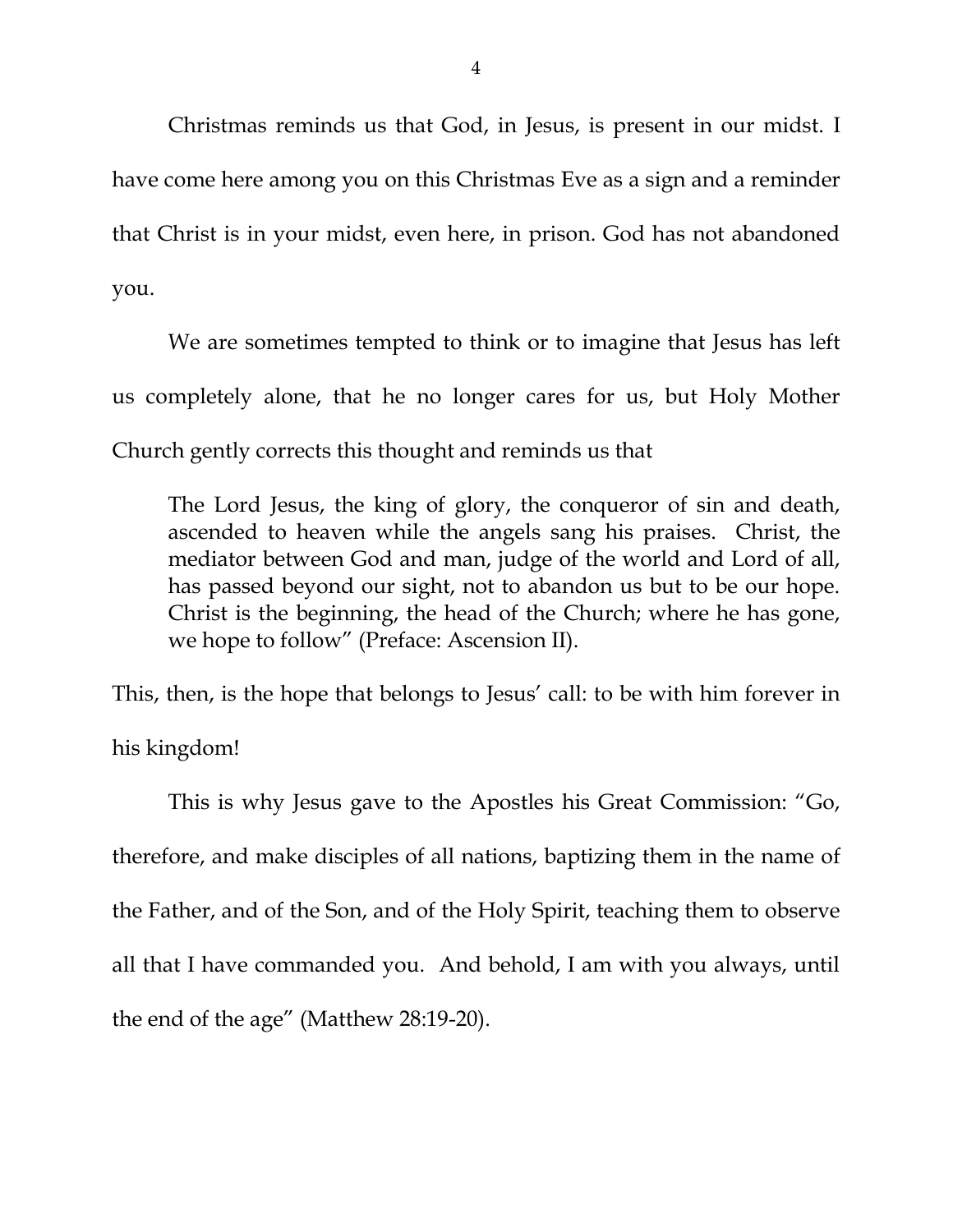It is this final command of the Lord that has brought me here to you today. As a Bishop, a Successor of the Apostles, this same Commission has been given to me, and in it my priests also share. I have come to remind you of Christ's love and concern for you. He wants you to be with him in his kingdom. I urge you, then, to encounter him frequently in the Sacraments, especially in Confession and in Holy Communion and to seek always to follow his commands of love. It is also a special blessing for us this evening that two of you will profess your faith bringing you into full communion with the Catholic Church, after which you will receive the Sacraments of Confirmation and Eucharist. I pray that the gifts of the Holy Spirit will help you to persevere in the practice of the Catholic faith.

I also hope that my presence here today is a clear sign and witness to the important place that ministry within the prisons in the Diocese of Springfield in Illinois has in my heart. When so many people in society are ready to write you off, as we say, the Church, united with Christ her Head, remains with you. Jesus never abandons you, and neither will the Church, so long as you remain close to her.

I do not want you to lose hope simply because you are imprisoned. The Lord's grace is powerful and effective even here. If we look at the lives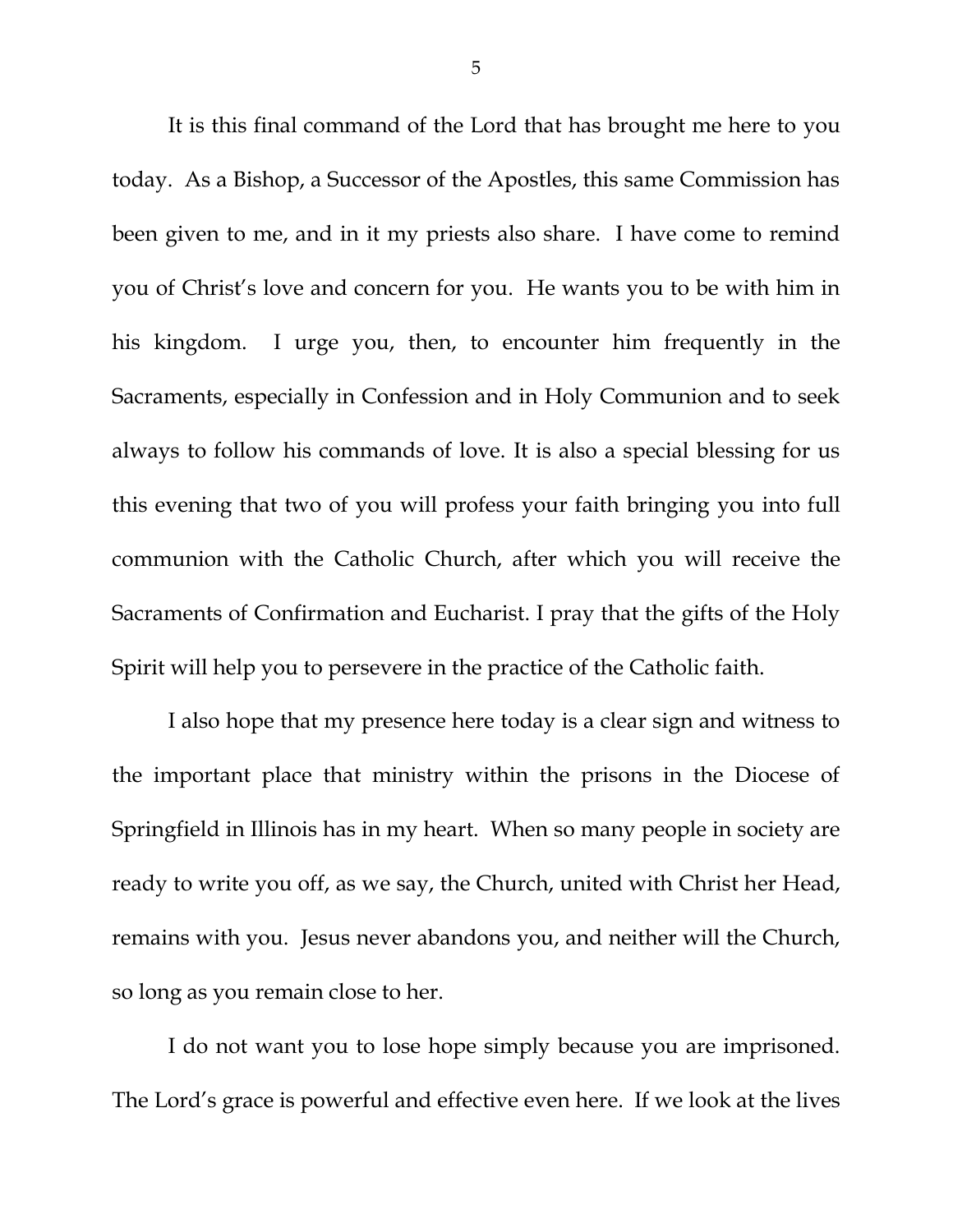of the saints, we see that a time spent in prison was a profound moment of conversion in many of their lives. We think, especially, of Saint Dismas, the Good Thief, who, while hanging on a cross next to Jesus, expressed his faith and his sorrow for his sins, when he said to the Lord: "Jesus, remember me when you come into your kingdom," to which Jesus replied, "I assure you, today you will be with me in paradise" (Luke 23:42-43).

Christmas is a time for exchanging gifts. Christ has given us the great gift of Himself. Our gift to Christ is to give Him our 'yes' each and every day. It is not enough for us to have said 'yes' to Him on the day of our Baptism, or when we renewed those promises at our Confirmation and on every Easter Sunday. We are invited to give that 'yes' at every moment of our lives.

In a very tangible way, we are to give the gift of our 'yes' to Christ by accepting Him as He comes to us in others. As He Himself tells us in Matthew's Gospel: "whatever you did for one of these least brothers of mine, you did for me" (Matthew 25:40). One of the great gifts that we give to Christ whom we cannot see is by loving our neighbor whom we can see. As the Lord reminds us, our neighbor is not just that person with whom

6